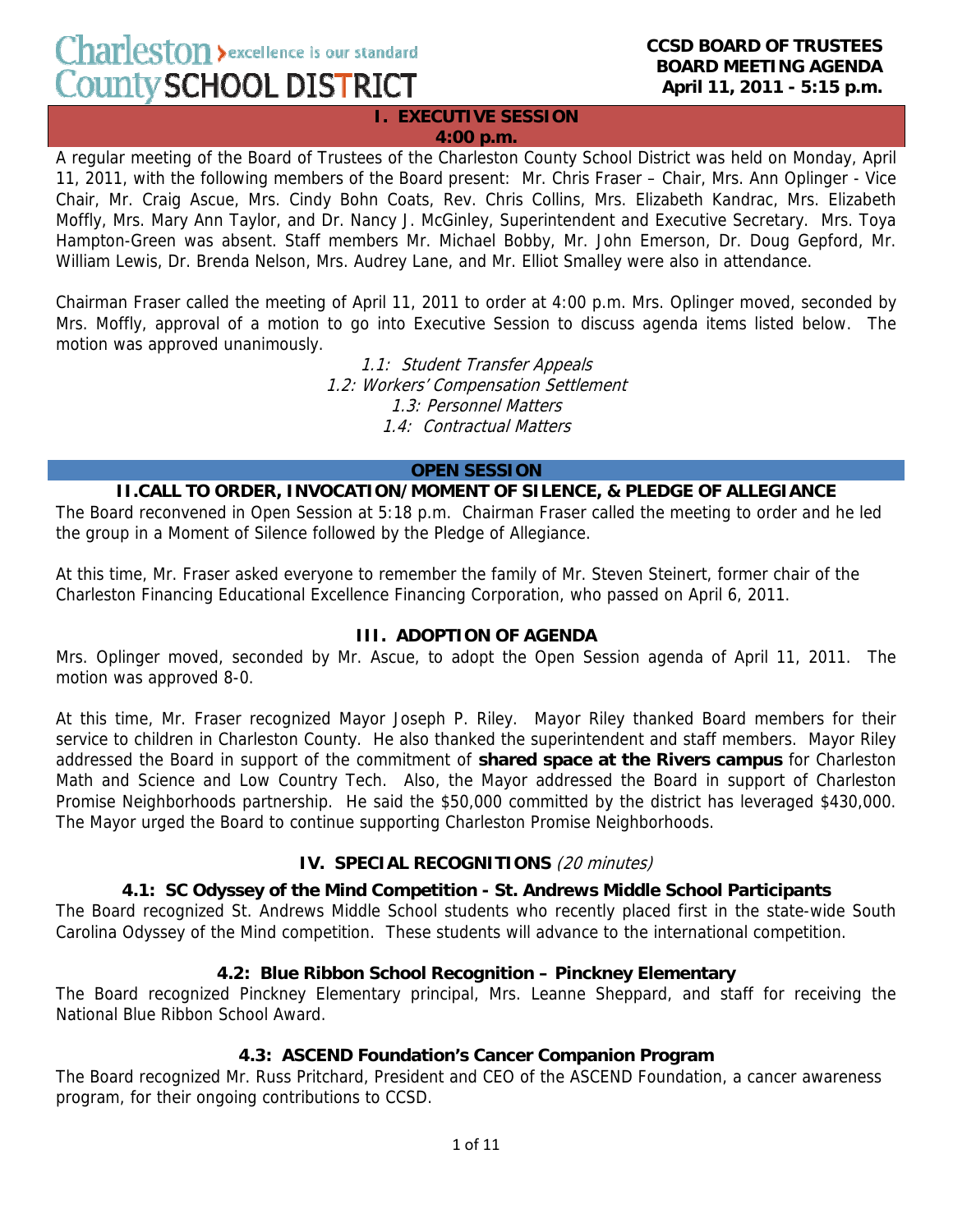### **4.4: SCE&G Rebate Check "Energy Conservation"**

The Board recognized Mr. Danny Kassis, general manager with South Carolina Electric and Gas. Mr. Kassis presented a rebate check to the district in the amount of \$50,512 for Energy Conservation efforts—lighting upgrades to 20 schools.

The rebate incentive check is for upgrades made in 18 CCSD schools: CC Blaney, Drayton Hall, Lambs, James Island, Minnie Hughes, Murray LaSaine, Pinckney and Springfield elementary schools; Cario, CE Williams, Fort Johnson, James Island, St. Andrews and West Ashley middle schools; Baptist Hill, Wando and West Ashley high schools; as well as Clark Academy and the Bridge View Office Building while participating in SCE&G's Lighting Retrofit Incentive Program.

## **V. SUPERINTENDENT'S REPORT**

### **5.1: Superintendent's Report**

Dr. McGinley reported the following:

- Condolences to the friends and family of Mr. Steve Steinert, who recently passed. She said he was a great friend to the Charleston County School District. He provided a valuable service to students and community by chairing the Charleston Financing Educational Excellence Financing Corporation overseeing our building projects with funding secured through alternative finances.
- Six CCSD schools competed for an "Exciting Media Center Makeover" sponsored by Staples Corporation.
- Budget Update Finance team working through the numbers, incorporating feedback from the budget inbox and community meetings. Staff will walk the Board though an extensive update at the Board Workshop on April 25<sup>th</sup>. Dr. McGinley said if it is necessary to make tough decisions about furloughs, which would save jobs, she would like to know as soon as possible to inform teachers and other staff.
- School Visits Dr. McGinley shared information from her visits to Murray LaSaine and Chicora.
- Early Childhood Issues
- Charleston Promise Neighborhood Initiatives
- James Simons Montessori A community meeting was held last Thursday. A follow up meeting will be held on Monday, May 2<sup>nd</sup> to finalize details. She expects a recommendation about a future school focus will come from the Neighborhood Planning Team that has a prescribed membership including parents of children in schools, community residents, the Constituent Board, and higher education partners. The big picture is to provide access to high-quality choices in each zone.
- Low Country Tennis Challenge Once again, CCSD dominated local districts. She also thanked Jennie Moore students who cheered at the event.

Dr. McGinley responded to Mrs. Kandrac's questions about media center make-overs and support from the food bank stating that a lot of supports were included from Staples--books and take home food for family of students.

Mrs. Kandrac also said the Superintendent did not mention the website addition "Mythbusters" which responds to rumors. She commended the district for creating it.

## **VI. VISITORS, PUBLIC COMMUNICATIONS (Not to exceed 30 minutes)**

- 1. Mr. Timothy Shaw, a former Ashley River student, addressed the Board in support of Arts in Education.
- 2. Mr. Andrew HaLevi, Program Director at Septima Clark Academy, addressed the Board about the Alternative School and support the school receives from Communities in Schools, their business partner. He urged the Board to continue its support for Clark Academy.
- 3. Ms. Cynthia Mappus addressed the Board in support of Ashley River Creative Arts Elementary and Arts in Education.
- 4. Ms. Susan Miles, principal at Jane Edwards Elementary, addressed the Board in support of Communities in Schools.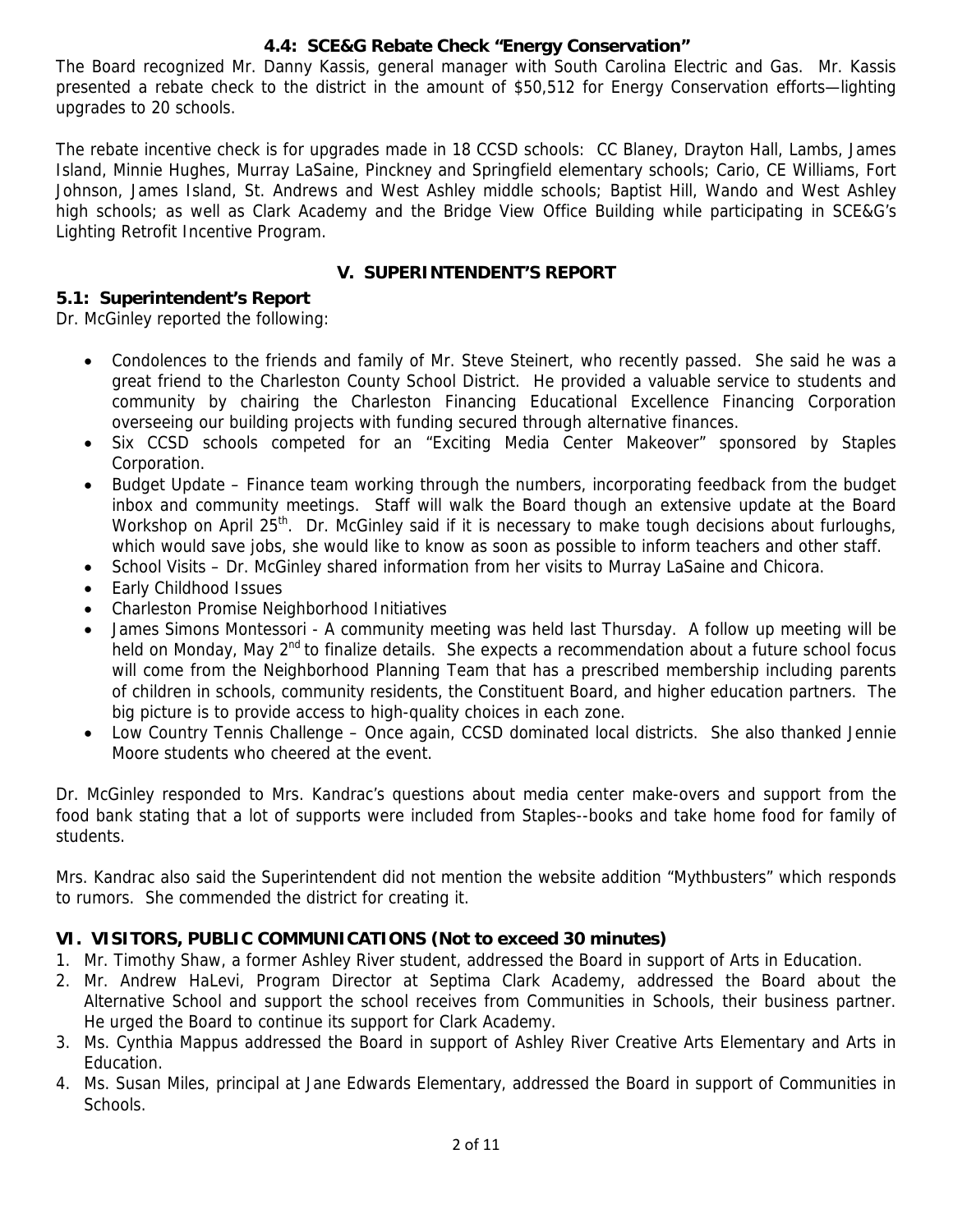- 5. Ms. Carol Bartlett, Northwoods MS principal, addressed the Board in support of Communities in Schools.
- 6. Mr. Bob Peiffer, Communities in Schools Board member, addressed the Board in support of CIS partnership with the district.
- 7. Mr. Stan Halstead addressed the Board in support of Ashley River Creative Arts Elementary and Arts in Education.
- 8. Mr. Donny Kassis, a member of the Communities in Schools Board, urged the board to continue funding Communities in Schools.
- 9. Mr. Steven Cofer Shabica, chairman of the NAACP education committee, addressed the Board regarding Low Country Tech. He urged the Board to support the placement of Low Country Tech at Rivers, not Burke High School.
- 10. Mr. Carter Pearson, community banker and Communities in School volunteer, addressed the Board regarding funding of the Communities in Schools program.
- 11. Ms. Naquita Page-Dawson, Guidance Counselor at Haut Gap Middle and former Communities in Schools employee, addressed the Board in support of Communities in Schools. She spoke of support provided by CIS--tutoring, mentoring, backpack, mental health services, assistance for utility bills for families, etc
- 12. Ms. Kyle Lahm, addressed the Board on behalf of Mayor Summey who could not be at the meeting, supporting the Charleston Promise Neighborhoods and Communities in Schools.
- 13. Ms. Latisha Vaughn-Brandon, principal of North Charleston Elementary, addressed the Board in support of Communities in Schools.
- 14. Mr. Chris Kerrigan, President of Trident United Way, addressed the Board regarding public/private support and shared the benefits of public/private partnerships and its impact through programs such as Wings Program and Communities in Schools.
- 15. Mr. Paul Elder, Communities in Schools volunteer, addressed the Board in support of the CIS program.

# **VII. APPROVAL OF MINUTES/EXECUTIVE SESSION AGENDA ITEMS**

## **7.1: Open Session Minutes of March 28, 2011**

Mrs. Oplinger moved, seconded by Rev. Collins, approval of the Open Session Minutes of March 28, 2011 with necessary amendments. The vote was 8-0.

Mrs. Kandrac said some revisions were made earlier. She said at the bottom of page 7 Mrs. Taylor motioned staff bring a recommendation. However, Mrs. Stoney said no one seconded the motion.

Also, Mrs. Kandrac said on page 8 where the letter from chair is mentioned, it should mention amending the January 21<sup>st</sup> Board meeting minutes.

At this time, Mrs. Mrs. Kandrac motioned, seconded by Rev. Collins, to modify January 21<sup>st</sup> Board meeting minutes to include Mr. Fraser's letter of recusal. The motion was approved 8-0.

## **7.2: Motions of Executive Session of April 11, 2011**

### **1.1: Student Transfer Appeals**

The Board approved student transfers A, C, F, G, and H. The Board also approved student transfer appeals B to Harborview Elementary, D and E to Laing Middle, and J to James B. Edwards Elementary. Student transfer appeal I was pulled because the parent failed to provide necessary information. The motion was approved 8- 0.

### **1.2: Workers' Compensation Settlement**

The Board authorized a workers' compensation settlement claim. The motion was approved 8-0.

### **1.3: Personnel Matter**

**District Employee Requests for Participation in Political Activities (2)** - The Board approved a recommendation allowing two District employees to participate in Political Activities. The motion was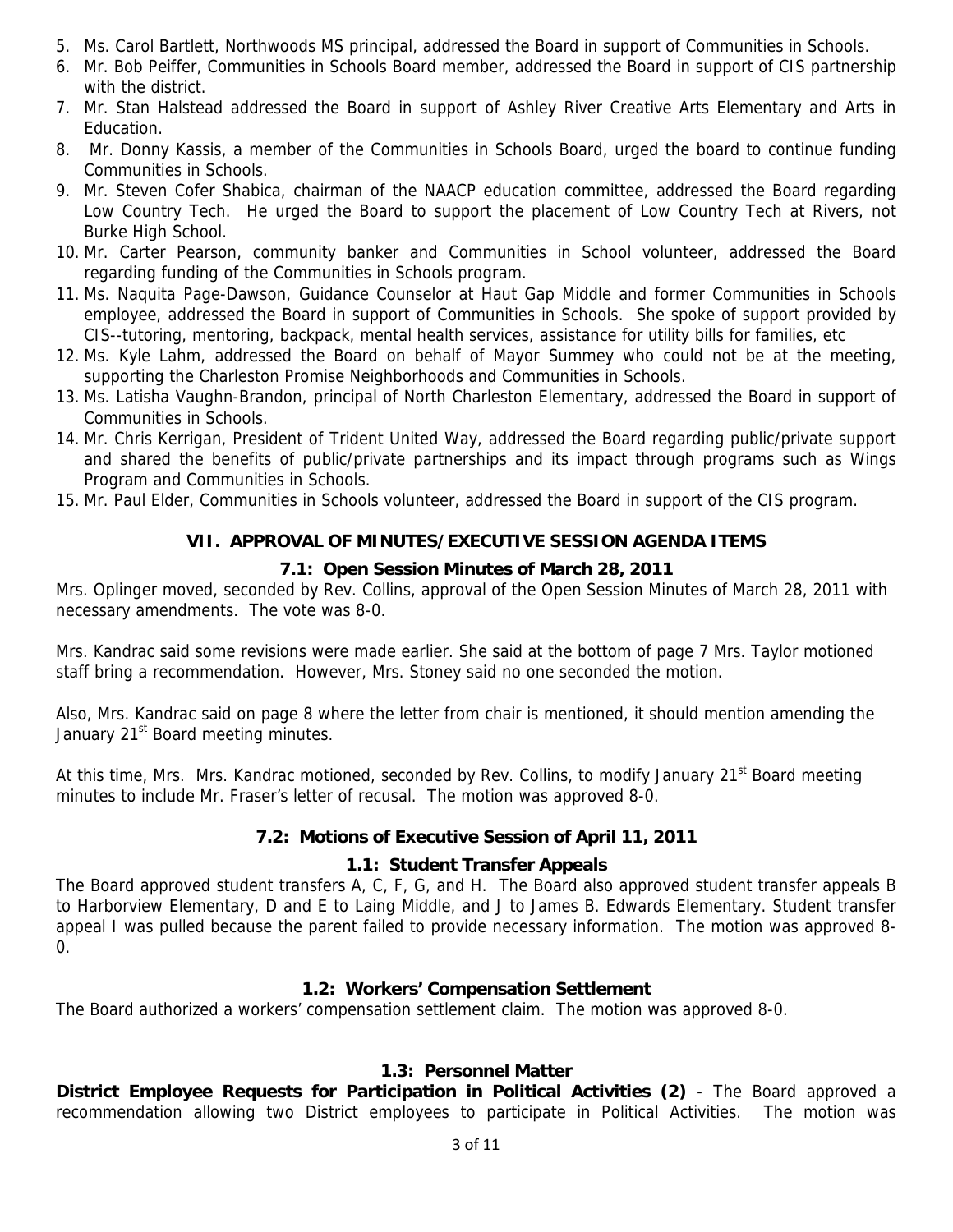approved 7-1 (Mrs. Kandrac opposed).

Note: Mrs. Kandrac said she opposed because the information was not included in her board packet.

### **1.4:Contractual Matters**

**A. Change of Bell Schedule/District 3 Request to Change Bus Schedule** – The Board approved a recommendation to modify the Bell Schedule in District 3 for the 2011 – 2012 School Year. The motion was approved 5-3 (Collins, Moffly and Taylor opposed).

Mrs. Taylor expressed concerns about the supervisory part of the agreement and arrival/departure time for students. Mrs. Moffly said the start time was too early.

**B. Contractual Matter** – The Board received information on a matter. However, no action was taken.

### **7.3: Financial Minutes of March 28, 2011**

Mr. Ascue moved, seconded by Mrs. Oplinger, approval of the Financial Minutes of March 28, 2011. The motion was approved 8-0.

Mr. Bobby responded to a question from Mrs. Kandrac about agenda item #11.4 – the TAN Arbitrage approved at the last meeting. She asked if others were approved earlier. Mr. Bobby said, to his knowledge, there weren't other arbitrages. However, if there were others, they would have been brought to the board's attention.

Mr. Ascue asked when charter school payments were issued. Mr. Bobby said monthly. Mr. Ascue also asked about the length of the "Myown" Reader agreement. Mr. Feil said it was a one-year agreement.

Mrs. Moffly said she expected the retirement information to come before the board before it is moved forward. Mr. Bobby said the intent is to bring it back to the board. Mrs. Moffly said she wanted it to come back to the Board before decisions are made.

### **VIII.COMMITTEE REPORT(S)**

#### **8.1: Audit & Finance Committee**

Mrs. Coats announced that the next Finance and Audit Committee meeting is at 3pm on April 14<sup>th</sup>.

#### **8.2: Policy Committee**

Mrs. Oplinger announced that the April 14<sup>th</sup> Policy Committee meeting was rescheduled because there isn't a quorum. The new meeting time is 9am on May  $4<sup>th</sup>$ .

Mrs. Taylor asked if meetings could be held with three members. Mr. Fraser said it was up to Mrs. Oplinger and other members. However, in those cases, the committee members will not be able to vote.

Mrs. Kandrac asked about student appeal on April  $14<sup>th</sup>$ . Mrs. Stoney said the meeting notice have not gone out yet because not enough board members volunteered.

### **IX. MANAGEMENT REPORT(S)**

### **9.1: Budget Reductions for FY2012 – Mr. Bobby**

Mr. Bobby presented information to the Board regarding Budget Reductions for FY2012. A recommendation will be presented to the Board on April 25<sup>th</sup>.

Mr. Bobby said information on Revenues is unclear until information is received from the state. Mr. Bobby reminded the Board of Dr. McGinley/s request if making decisions about furloughs--it would be best to know earlier than later.

Rev. Collins asked about Teacher Assistants contract reductions expressing his concern that they are needed in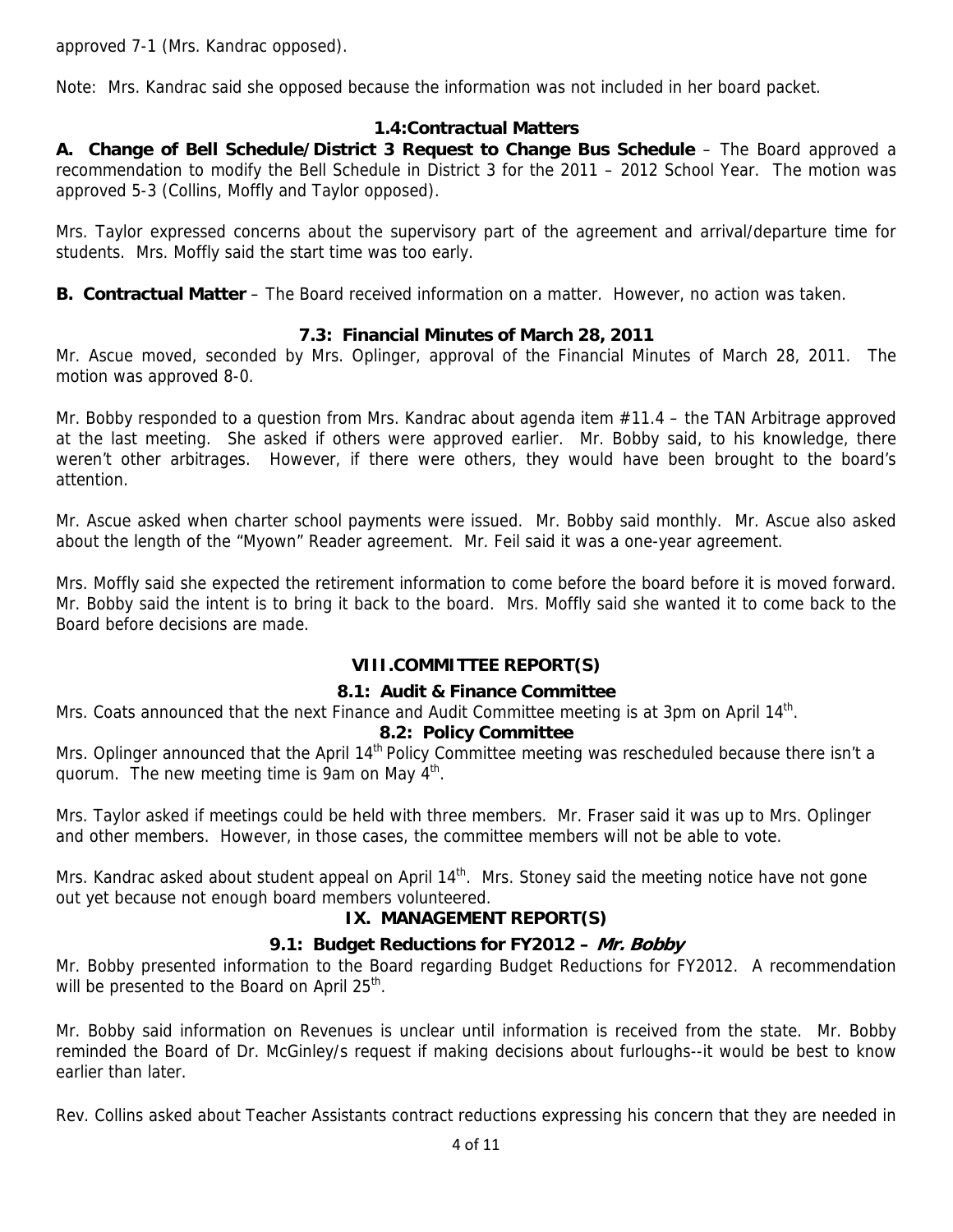elementary schools. Mr. Bobby mentioned additional administrator reductions then said all remaining 260-day administrative staff will be reduced 12 days, a savings of \$6-7,000. The number of days Teacher Assistants work will be reduced because they are now working days when students aren't in school. Some are funded by General Funds, some from Title I and others from Special Education funds. Rev. Collins said he understood. Then he asked about music fees. Mr. Bobby said the model is similar to the "pay to play" model which is used for athletics and in other areas. Mr. Bobby explained that students pay a fee for each sport—approximately \$150 per sport. He said it could be expensive if students are involved in multiple sports. Staff will bring more information about it to next meeting and this should help board determine if and how much they would like to consider.

Mrs. Taylor asked about the timeline for issuance of Teacher contracts and about future board workshops. Mr. Bobby responded to both questions. He also said the first reading of budget is tentatively scheduled for May 23<sup>rd.</sup> A Public Budget Hearing will follow. The final reading is June 27<sup>th</sup> or it could possibly be done as early as June 13<sup>th</sup>, if things work out.

Mrs. Kandrac asked about Board approval for teacher contracts. Dr. McGinley said names of teachers recommended for contracts will be published. Mrs. Kandrac also asked about savings during school and office closure because of furlough. Mr. Bobby explained that while there are some savings, limited electricity would be used to reduce humidity during hot weather. Mrs. Kandrac also asked about the use of buildings by churches during that time and expected savings.

Rev. Collins asked what directions district would take if the shortfall was less than what was proposed. Mr. Bobby said he could bring a return strategy for any of the item the Board acts on. He mentioned the furlough day that was returned to employees last year which was a board decision.

Note: No decisions were made on proposed budget reduction items. An updated list will be brought to the Board for review and voting on April 25<sup>th</sup>.

### **X. CAE UPDATE**

### **10.1: Green School District Initiative**

Ms. Lauren Scott, an Intern with the U.S. Department of Education, presented information on the District's Green School Initiative to the Board outlined below

- An additional 550 new recycling bins from the Charleston Recycling Center were delivered to CCSD schools and offices;
- Improved Indoor Air Quality and reduced number of sick days for students and teachers;
- Use of Green Cleaning materials in schools;
- Use of Recycling Bins could result in reduced trash fees because Recycling is free;
- Bridgeview is recycles scrap metal and cardboards;
- Schools are collecting cell phones and print cartridges;
- Reduced use of electricity which resulted in a Electricity Rebate;
- North Charleston Elementary is the district's first LEED Certified School;
- Community Partners who help CCSD with the Green Schools Initiative were identified;
- Next Steps Green Schools Development Five-Year Plan will come to the Board along with a Green Schools Policy;
- Ms. Liz Franchini will assume responsibility with the Green Schools Initiative upon Ms. Scott's departure; and
- Next year, the district will partner with the College of Charleston students who will help work on this initiative.

In closing, Ms. Scott urged the Board to make sure this initiative is not overlooked and to make sure students learn what they need to learn to be able to face environmental issues.

Dr. McGinley thanked Ms. Scott for pulling together initiatives already started and adding some new ones. She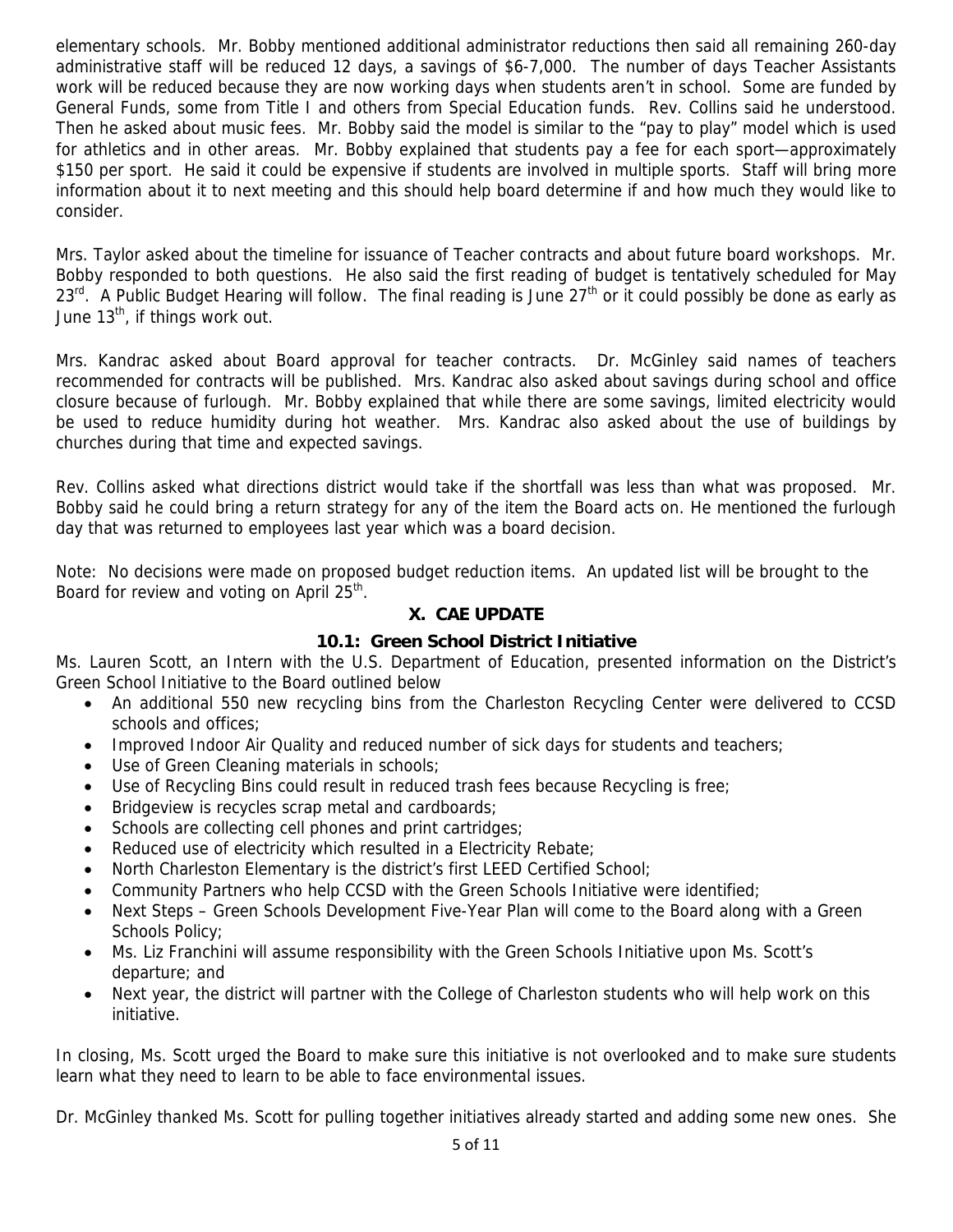added that this was the result of a conference she and Mayor Riley attended earlier during the school year. Dr. McGinley said she was happy the Federal Government did not close or Ms. Scott would be on furlough.

Mr. Ascue thanked Ms. Scott for doing a great job with the Green School efforts. He also encouraged the district to keep continue its efforts.

Mrs. Kandrac said she attended the Green School event at James Island County Park. Also, she asked who appointed Mrs. Franchini. Dr. McGinley said she did and Mrs. Franchini would do this in addition to the work she already does in the district.

Mrs. Taylor questioned the cost of green products used in the district. Ms. Scott said they are already being used and at a cost savings.

Mr. Fraser said it would be interesting to compare the cost difference of LEED Certified schools with those that are not.

Ms. Scott thanked Dr. McGinley and others for the opportunity to work with the district.

### **XI. POTENTIAL CONSENT AGENDA ITEMS**

#### **11.1: Pilot Program Applications (5) – Dr. Gepford**

Mrs. Oplinger moved, seconded by Mr. Ascue, approval of five the Pilot Program Applications shown below. The motion was approved 8-0.

- A. West Ashley High Inclusion Art Batik
- B. Charleston School of Arts Symphony Orchestra
- C. Charleston School of Arts Justice: Issues and Advocacy
- D. Charleston School of Arts Arts and Humanities
- E. Charleston School of Arts Costume Design and Construction III

Staff responded to questions from Mrs. Kandrac regarding the artist. Mrs. Moffly asked about the grant amount and questioned why the art class was only a ½ credit when the document listed the class time for 90 minutes. Mr. Martin said he would follow up.

Mrs. Kandrac suggested costume design be considered for Low Country Tech since some folks she spoke with were interested in the Theatre.

Mrs. Moffly expressed concerns about competitions on weekends mentioning that some students may have prior commitments before competition dates are identified. Mr. Martin said he will follow up with the Principal, Mr. Reinhart. However, he supposed exceptions could be made when needed.

Mrs. Taylor complimented the West Ashley High School teacher who works with inclusion students to make items that are sold in the school's store.

Mrs. Moffly suggested electives be adjusted to full credit classes. Mr. Martin he would bring information back to the Board regarding same. Mrs. Moffly also said it was time ban use of Carnegie Units.

#### **11.2: Garrett Academy of Technology Gymnasium HVAC – Mr. Lewis**

Mrs. Coats moved, seconded by Mrs. Oplinger, approval of the recommendation to award the Garrett Academy of Technology Gymnasium HVAC contract to Metro Contracting, Inc. and Triad Mechanical Contractors, Inc. for the stipulated sum of \$172,749. The funding source is FCO-FY11 Garrett Academy Project funds. The motion was approved 8-0.

Rev. Collins asked about the joint venture, what each company would do and what they would be paid. Mr.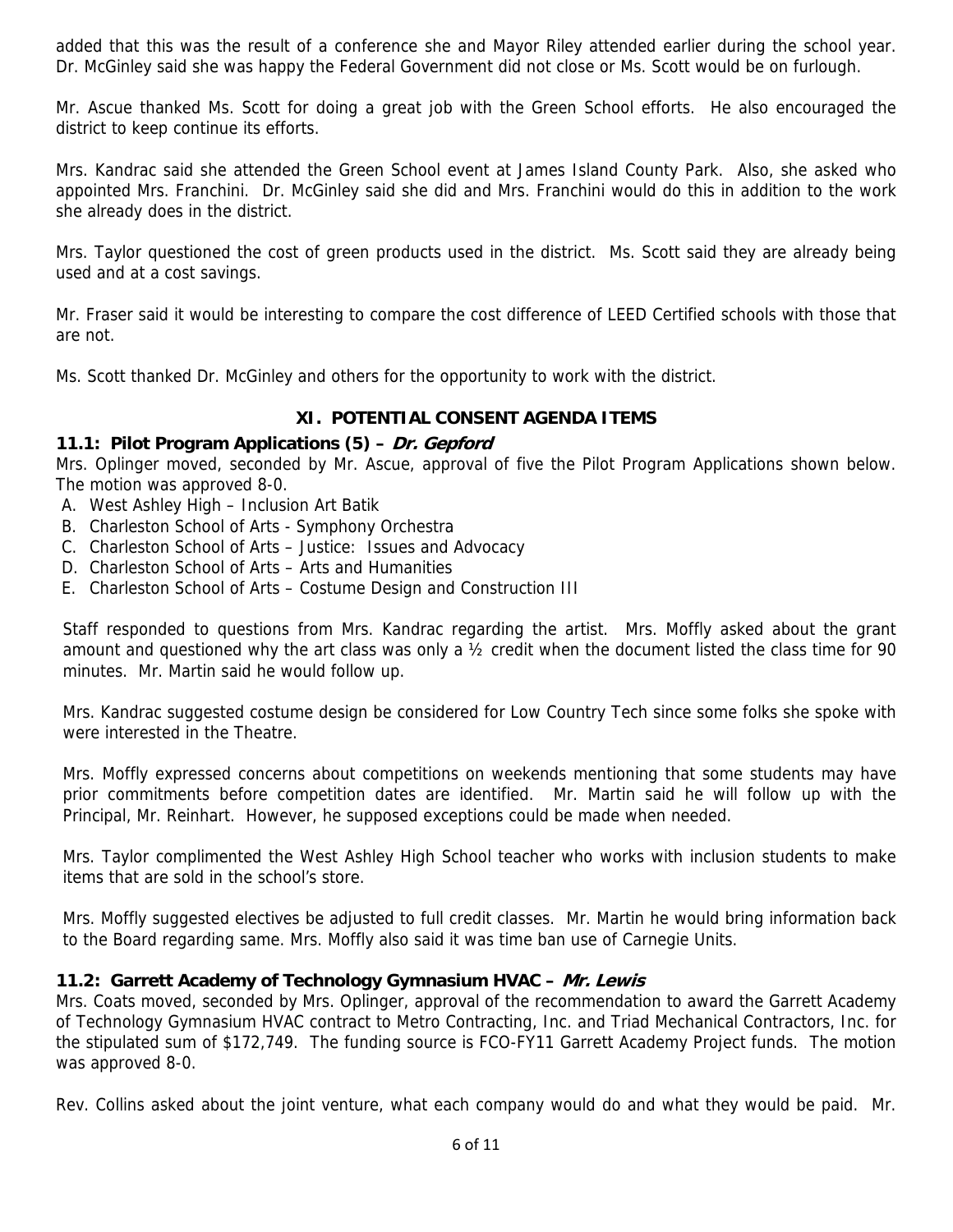Lewis said they are required to have a Mechanical HVAC License in South Carolina. Metro is a General Contractor and Triad is a mechanical contractor with the mechanical license required to do this type work. Mr. Lewis said a two-party check would be issued to the two companies. Rev. Collins asked about HVAC for the kitchen. Mr. Lewis said that it is in the next phase. Also in response to a question about the timeline, Mr. Lewis said the goal is to get the work done by the end of the summer.

Mrs. Moffly commented that the paperwork said it would be done June  $30<sup>th</sup>$ . She also asked about amount approved earlier. Mr. Lewis said while more money was funded; only part of it is being done at this time.

### **11.3: E.B. Ellington ES-School Roadwise Project – Mr. Lewis**

Mrs. Oplinger moved, seconded by Rev. Collins, approval of the recommendation to reimburse Charleston County in the amount of \$231,112.82 per the Intersection Improvement and Development Agreement dated October 7, 2008. No additional funds are required since the project is within the previously Board approved budget. The motion was approved 8-0.

Rev. Collins asked about the district's cost. Mr. Lewis said the district worked with the Mayor of Ravenel to bring water and sewer to that area and pavement of Jacksonville Road. They district agreed to pay 27%. It came below district's projection therefore funds were saved on this project. He shared all costs to the district for this project. He said if the district hadn't partnered with the Town of Ravenel, the cost would have been a lot more.

#### **11.4: Contract Award to Landscape the Auxiliary Areas at Stall HS – Mr. Lewis**

Mr. Ascue moved, seconded by Rev. Collins, approval of the recommendation awarding the landscape contract for the auxiliary areas for the new Stall High School to Green Acres in the amount of \$136,000. The motion was approved 8-0.

Mrs. Kandrac asked for clarification on the amount. Mr. Lewis explained that there is work under the contract and by sub-contracting direct, the district could save overhead markup. Mr. Lewis also responded to questions from Mrs. Moffly regarding the amount listed on the documents provided. He said the amount should be \$106,000, not \$130,000. Mrs. Moffly requested the amount be verified. Mr. Lewis agreed he would.

#### **11.5: Interim Accommodations for Military Families**

Rev. Collins moved, seconded by Mrs. Oplinger, approval of the recommendation to adopt a Resolution to Accommodate Military Families to waive choice deadline and allow military families moving to Charleston County the opportunity to apply for school choice programs for SY2011-2012. The motion was approved 8-0.

### **11.6: Charter School Teacher Certification Report**

The Board received the Charter School Teacher Certification Report as information. No action was taken.

### **11.7: Communication between Board Members and Staff (Collins, Ascue, Taylor, Moffly and Kandrac)**

As requested by the five Board members listed above, Rev. Collins led the discussion on Communication between Board Members and Staff. Dr. McGinley said she is willing to follow the Board's policy and appreciates the Board's support in doing so. Mr. Fraser said it is not his intent to stifle board requests. Dr. McGinley wasn't aware that Mrs. Coats didn't get something she requested because it didn't come through her. Mr. Fraser said his intent was to organize the way requests are handled.

Rev. Collins said if Board members call staff for information, staff should return the call within a day or so. Rev Collins said it's not his intent to direct staff to do anything. However, he would like to just ask them for information. Mr. Fraser said he is tracking board requests.

Mrs. Taylor shared information from her conversation with a retired IBM employee who said its time to define process and procedures. She said the Board is a Board of nine and Dr. McGinley is the superintendent. She mentioned a 4-page request she sent to Board, the superintendent, and Directors and said the Board needs one-to-one dialogue with the superintendent. Her concern is that questions must be answered. Mr. Fraser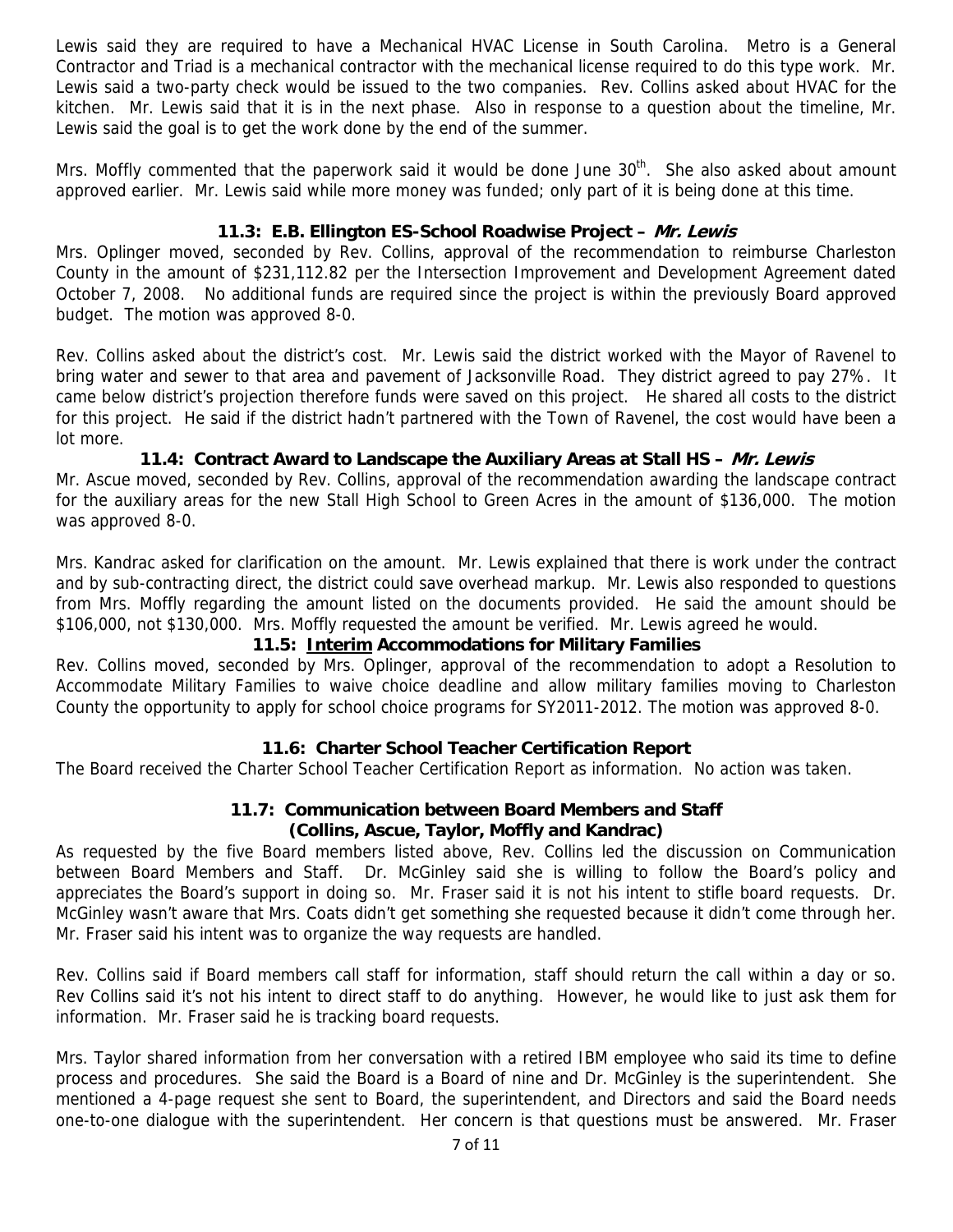said he is okay with requests going directly to the superintendent. However, he would like to be copied on it to keep track of information requested.

Dr. McGinley said she would like to work through the policy. She shared a summary of the large number emails sent to staff since November and stated that sometimes one email to staff had a number of sub questions (12+). Dr. McGinley said she received inquiry from staff member who said they are swamped with emails from the Board and unable to get their work done. She said she would like to come to an agreement with the Board to reduce the amount of time staff spend interacting with Board members. She also requested directions from full Board on how to handle Board requests.

Mr. Fraser suggested an increased number of board workshops to discuss Teacher Evaluation and other topics.

Mrs. Taylor said four new Board members came on the Board at once. She said information was requested to help new members get clear vision and get a handle on where we're headed. Mr. Fraser said in addition to four new members, some Board members have only been in place a short while.

Mrs. Moffly said she has an issue with community engagement and interaction in the public. For example, automated phone calls from CCSD—suggested the district discontinue Friday afternoon calls. She suggested calls be made during school day. She also mentioned the James Simons Montessori meeting she attended and said there were more CCSD staff on Team than community members. Also, she said she looked at Blue Ribbon Committee meeting minutes and Mt. Pleasant Town meeting minutes which said everyone wanted a second high school in Mt. Pleasant. She said even Lucy Beckham said everyone wanted a second high school but will get Middle School College first. Dr McGinley said regarding the Neighborhood Planning composition that all staff members there were not on the committee. She will bring back a list of those on the Neighborhood Planning Team.

Dr. McGinley said she has a written report from the Blue Ribbon Committee. She would be happy to share a copy of the report that was given to her. Mrs. Moffly said the committee was led by the district and those folks are afraid that they won't get anything if they balk. Mrs. Moffly went on to say she would work to get five votes to get things done.

Mrs. Kandrac said in Dec. 2008 she requested information from staff at a meeting held at Lincoln High. Mr. Ravenel also attended that meeting with her. She asked Mr. Bobby about it weeks later and was told that it was given to the Board Chair. In March 2009, she finally received that information. Then she began requesting info under the Freedom of Information Act. She said there are still eight outstanding requests not answered since 2008. Mrs. Kandrac also mentioned that when Mrs. Lucy Beckham received a National Award, the Board received notice that it was a sports award a day earlier. However, when she arrived, she learned that it was a national award. Mr. Ravenel the only other person to attend knew about it because he got his information from someone from Berkeley County who knew about it. She said the superintendent and Board Chair decided not to share this information with the Board. Mrs. Kandrac said Board workshops should be every three weeks because there are issues with academics and accountability that need to be answered. She spoke about information she requested in June which she hasn't gotten. Mrs. Kandrac said she has worked very hard to get things done and has had trouble getting someone to second her motions.

Mrs. Taylor asked if Board members were to call the superintendent when they have a number of questions and share them with the Board Chair. Dr. McGinley said she has provided her contact information. If requests go through her, she could copy the Board Chair and ensure receipt of information. Going forward, she would like to see it all work together for the children of this district. She is okay receiving calls. However, she will not always be in the office. Mrs. Taylor said she preferred receiving a phone call.

#### **11.8: Update on Low Country Tech (Collins, Taylor, Moffly and Kandrac)**

As requested by the four Board members listed above, Rev. Collins led the discussion on Low Country Tech.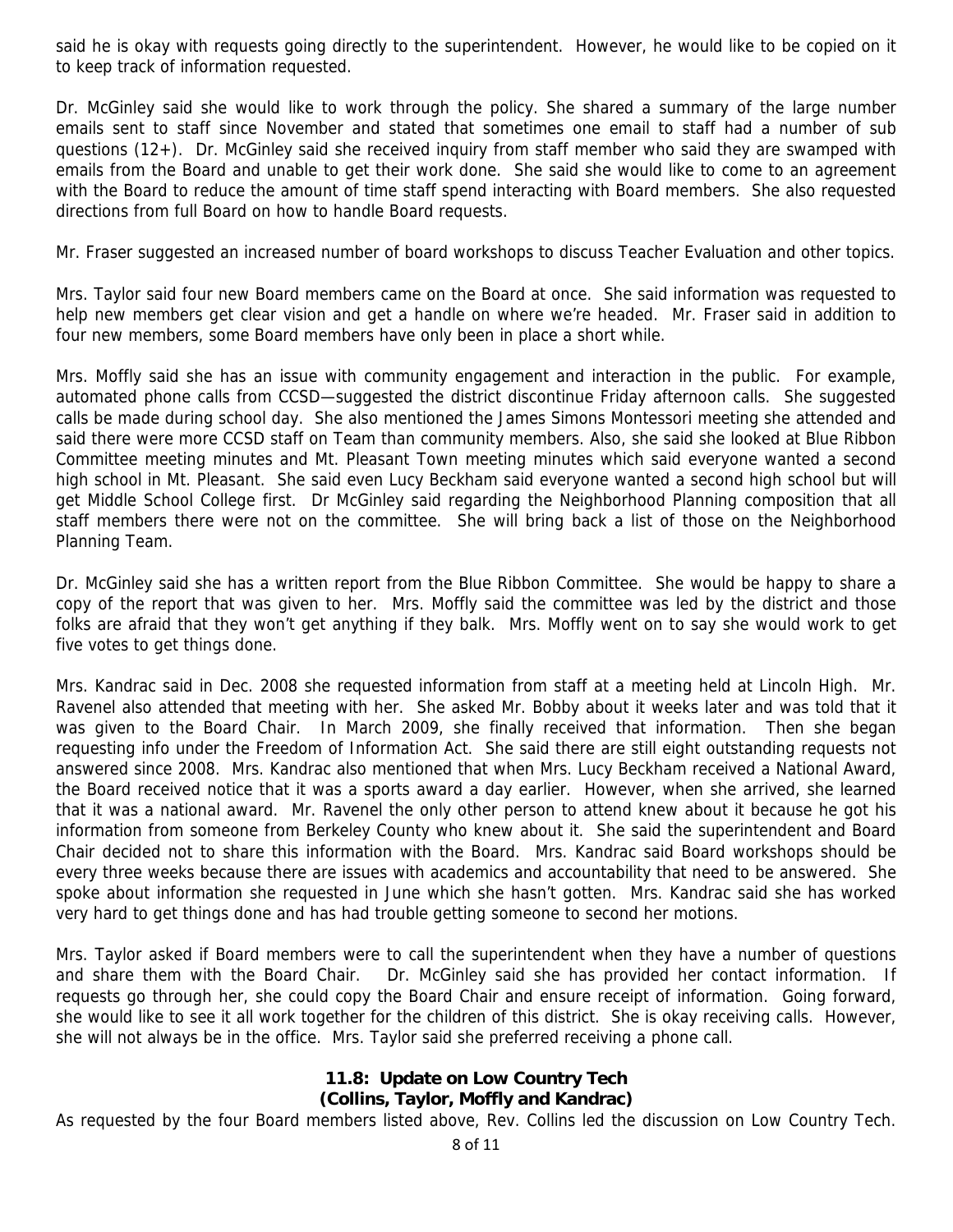He said his constituents want to know when they would get their school. Dr. McGinley said Mr. Martin recently presented information to the Board regarding Low Country Tech. The intent is to accommodate both programs in the building. However, the only change is the decision about the auditorium. That's why Mr. Lewis made the presentation to add classrooms or an open area for the shop. Mr. Fraser said no commitment was made to building additional classrooms. Rev. Collins said his constituents want Low Country Tech and Charleston Math and Science moves to happen at the same time. Mr. Martin said he presented information on January 24<sup>th</sup> sharing programs plans for Low Country Tech and those are still on the table. Rev. Collins asked about program modifications. Mr. Martin said it could happen. Mr. Lewis spoke about the schedule and facility renovation timeline. He said phase 3 would be added and brought back to the Board.

Mr. Lewis responded to a question from Mrs. Moffly about the 60/40 split stating the Superintendent made a recommendation to Board for 100% of the gym and cafeteria to be used for the Charter. The 60/40 split gives the charter school 60% of the building and Low Country Tech 40% of the building. The Middle College for West Ashley would be considered in the next building program. He said Mr. Bob Olsen tried hard to get a CTE program at West Ashley but it was turned down by the Board. Mrs. Beckham vowed not make the same mistake.

Mrs. Moffly asked about the Culinary Program at Burke and suggested that staff rethink the Middle College proposal and said CCSD should partner with Trident Technical College because Charleston is the only district with Middle Colleges on school campuses. Dr. McGinley responded to Mrs. Moffly stating that she would be willing to explore Mrs. Moffly's suggestion. Dr. McGinley said she and Mr. Martin visited a program in Florida where students were in classroom with adults. Mr. Martin said CCSD has a strong partnership with Trident Tech. At the last meeting, the Board received a presentation on C-TAP. Mr. Martin said students are required to pass an admissions test prior to taking a class at Trident Technical College.

Mrs. Moffly said if students are receiving college credits at Middle College, they should qualify. Mr. Martin said a TTC instructor could come teach at school or a CCSD teacher could be certified to teach.

Rev. Collins said he wasn't aware that Math and Science Charter had the entire gymnasium. Mr. Fraser told Rev. Collins he was not on the Board at that time. Rev. Collins said his north area constituents were interested in attending Low Country Tech. Dr. McGinley said the Board approved the Low Country quadrants. Until those quadrants exist in all zones, the intent is to allow students who do not have it in their zone to attend. However, transportation would have to be discussed because the district doesn't have a plan in place to cover the cost.

#### **11.9: IPADs for Board Members (Collins, Ascue, Fraser, Kandrac)**

As requested by the four Board members listed above, Rev. Collins led the discussion on IPADs for Board Members. He asked the Board to consider providing them for Board members because it would enable him to access his emails wherever he is. He said Board members would still need the laptops assigned to them. Mr. Bobby responded to Rev. Collins' question about the impact it would have on the district's budget stating that the capital budget would not be altered much if \$500-\$600 was spent to purchase IPads for board members. However, the amount quoted is for the first version and chances are multiple purchases of that version would probably not be available.

Mrs. Kandrac said at state conference in Myrtle Beach they were told some Board members that they were allowed to keep after their board term ended. Mr. Fraser mentioned the ongoing wireless and upgrade costs.

Rev. Collins moved, seconded by Mrs. Kandrac, approval of a motion to purchase IPads for CCSD Board members. Motion failed 5-3 (Collins, Kandrac and Moffly voted in favor).

### **11.10: Reconsideration of General Operating Fund payments to Charleston Promise Neighborhood**